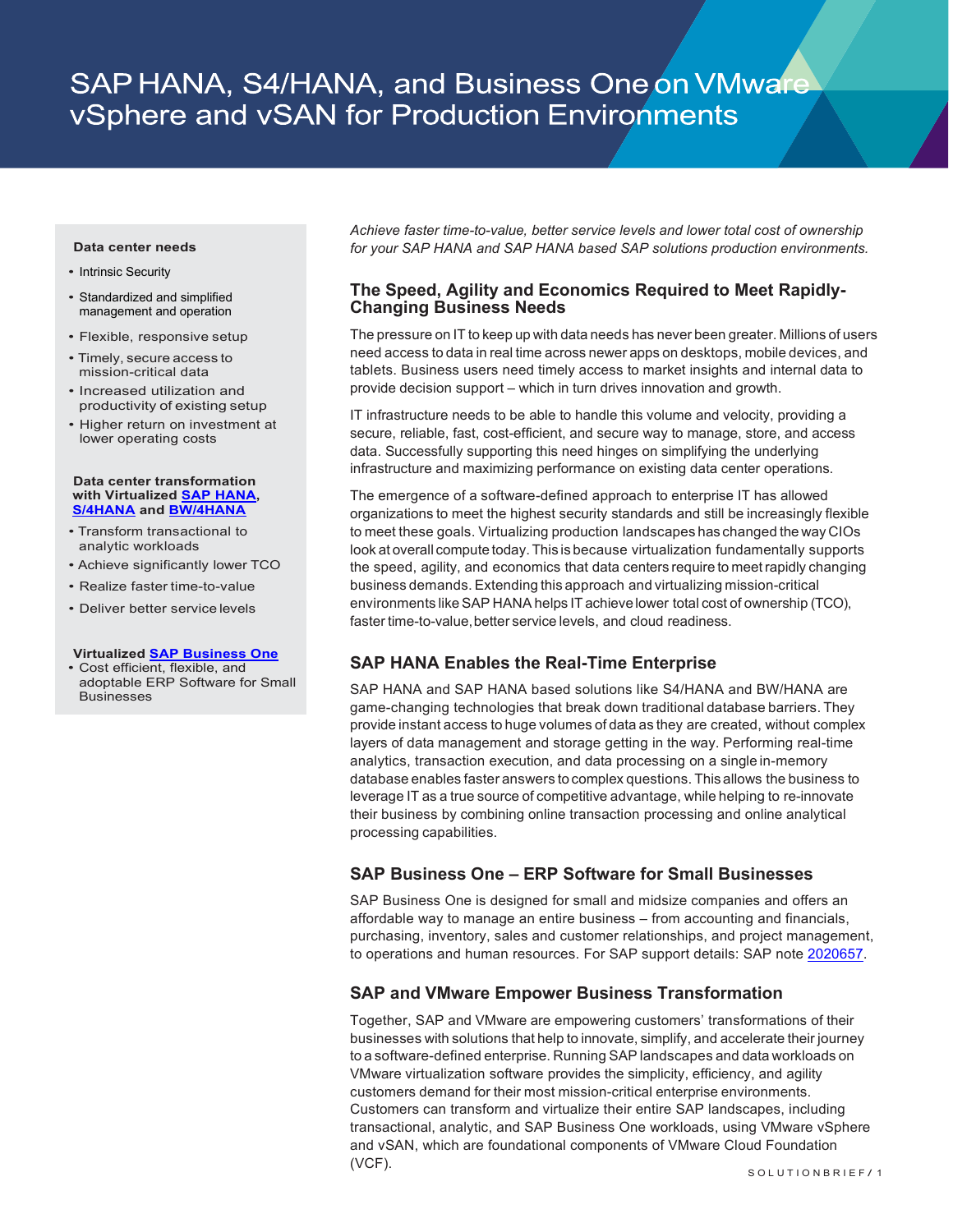VMware Cloud Foundation is the hybrid cloud platform for managing VMs and orchestrating containers, built on full-stack hyperconverged infrastructure (HCI) technology.

# **Virtualization of Production SAP HANA on VMware vSphere**

By combining the power of the SAP HANA in-memory database platform and SAP HANA-based SAP applications like S4/HANA or BW/HANA with VMware vSphere thefoundationof VMware Cloud Foundation (VCF) - organizations can achieve faster time-to-value, better service levels, and lower TCO for their SAP HANA production environments with full SAP and VMware support.

VMware vSphere gives SAP HANA platform customers the agility, efficiency, and control they are looking for, leading to more efficient use of hardware and human resources, and delivering on the promise of IT as a strategic business resource.

Customers can also maximize the performance and agility of the SAP HANA platform in the most flexible and cost-effective way by optimizing their data center operations with advanced features such as VMware vSphere vMotion®, VMware vSphere Distributed Resource Scheduler™ (DRS), VMware vSphere High Availability (HA), and Disaster Recovery (DR), running on the latest Intel CPU generations and with full Intel Optane PMem support. For SAP support details: SAP not[e 2652670.](https://launchpad.support.sap.com/#/notes/2652670)

### **Increase Utilization and Productivity to Achieve Lower TCO**

SAP HANA on VMware vSphere delivers both hardware and workflow efficiencies that add up to real savings.

The integration of virtualized IT services with analytics-based, highly automated operations management simplifies and streamlines administration. At the same time, the ability to unify and manage the SAP HANA platform with the rest of the virtualized data center allows IT to reduce the need for specialized staff. This delivers big gains in efficiency, lowering operating expenditures (OpEx) by up to 56 percent <sup>1</sup> and freeing up resources to be focused on innovation.

Improved utilization of existing infrastructure, along with simplified operations management, drives capital expenditure (CapEx) reduction by up to 70 percent.<sup>2</sup> Enabling scenario-based data center capacity planning further allows IT to grow the environment in a sustainable fashion, keeping long-term costs down.

## **Maximize Uptime and Balance Workloads for Better Service Levels**

Business andworkloaddemands ofmission-criticalapps continually change,making it a challenge to meet service levels and end-user expectations alike.VMware vSphere DRS allows IT to automatically manage peak analytic workloads easily, by adjusting resource allocation levels to meet fluctuating demands.

For day-to-day operations, VMware vSphere vMotion allows IT to live-migrate SAP HANAdatabases across hosts in just minutes, with zero downtime and zero data loss. While live migrating, vMotion maintains the entire memory state, data, temporary tables, and statistics.

In the case of a server outage, VMware vSphere HA ensures 99.9 percent uptime<sup>3</sup> by automatically restarting virtual machines on other hosts in the cluster, without manual intervention.

## **The Journey to Becoming a Software-Defined Enterprise**

The journey to a private or public cloud typically begins with server virtualization, followed by using higher degrees of automation and management to extend virtualization to storage, networking and security, along with mission-critical applications and environments, like SAP HANA.

SAP and VMware, together, are delivering the power of real-time business in a highly available, efficient, and cost-effective way for the most mission-critical and demandingbusiness applications.

• Reduce CapEx by 70%

## • Reduce OpEx by 56%

–Taneja Group Research

Ensure out- of-the-box high availability of 99.9%

–EMC Perspective, H12853

Leverage SAP virtualization and automation to reduce infrastructure operating costs – Over 40 M \$ in savings over 7 years

–McKesson, Sapphire

<sup>1, 2</sup> Taneja Group research, 2014

<sup>3</sup> EMC IT, EMC Perspecti3 EMC IT, EMC Perspectives, 2/2014, H12853